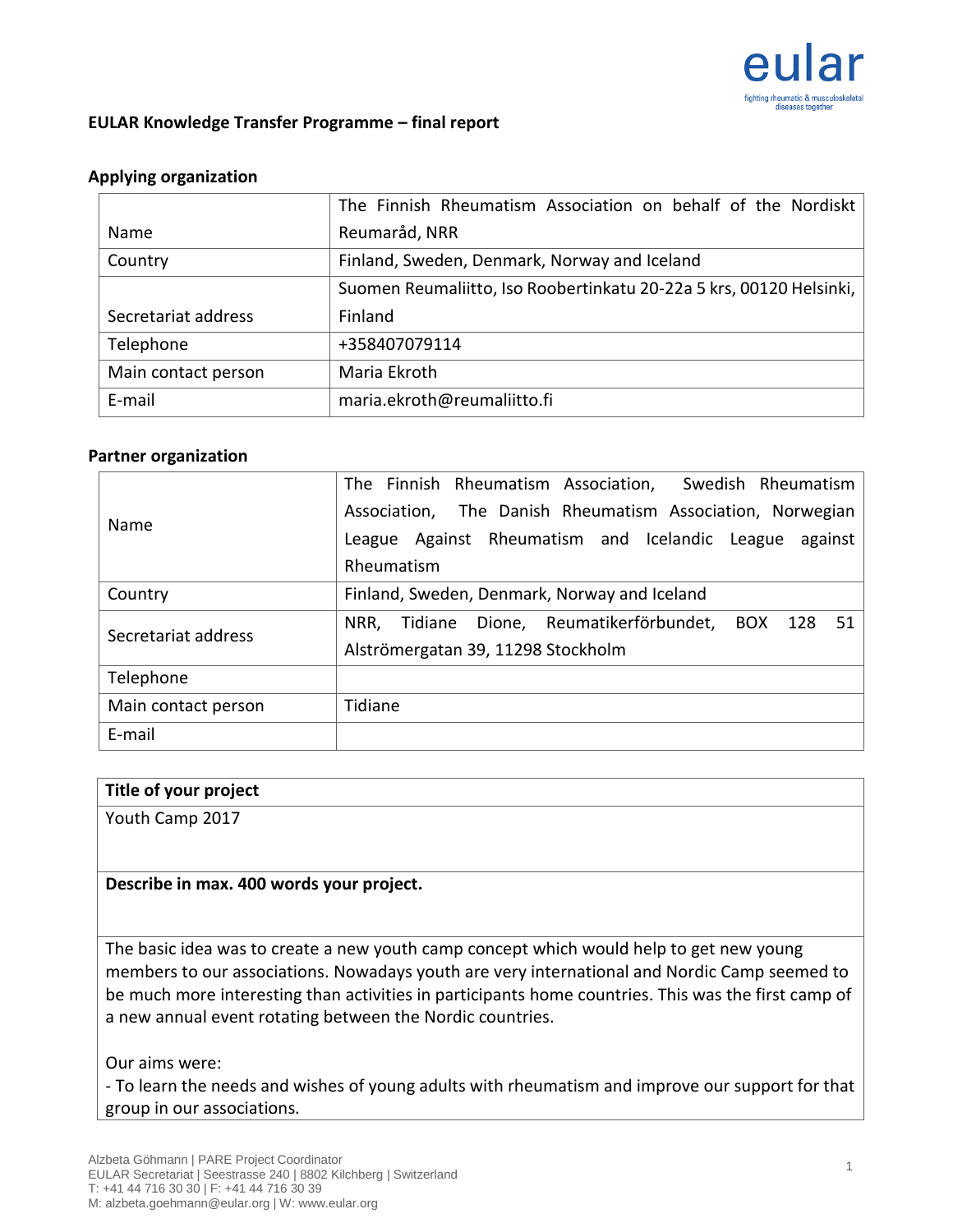

- We needed a wider perspective than just Finnish, because the youth live in an international world. We need to learn from each other, therefor we made an interesting and international concept. Then we can create something that all European Rheumatism Associations can use or do together in the future.

- The aim for Youth Camp concept is to create a yearly event where youth get information about their diseases from professionals; they get peer support, can network widely and stay in touch through social media after that. Eular is a European League and we believe that we should open European co-operation for our members as well to offer international peer support. It makes all of our associations more interesting for youth and we get more members and after that we can offer more peer support and knowledge of their diseases for them.

-The target is to make a full concept containing program, the logo, visual elements and targets - One of the aims is to make youth's understand that that they are not alone with this lifelong disease.

The camp was held in Bosön, Stockholm, 4-7 October, 2017

The camp offered participants different kinds of physical activities, lectures, group discussions and get-togethers. It was organised for young people between the ages 18-30. Five (5) young persons was recruited in early 2017. They planned this camp with this Eular Pare knowledge transfer money. We had two planning meetings with five youth one in Stockholm and the other in Helsinki. They also made a feedback questionnaire and upon received feedback made a report.

The total program is attached to the e-mail.

# **Evaluation**

# **What have you achieved? (Qualitative indicators of your success)**

*How does the situation in your organization look like? What have you changed? What are the future benefits for people with RMDs?* 

- peer support now and in the future

- empowering and understanding atmosphere
- bonding and making friends from other countries
- sharing of experiences
- learning about medication, physical activities and nutrition in self-medication context

A closed Facebook group was formed, Nordic Rheumatic Youth Camp, which is still active. All the RMD's professionals lecturers are shared there for later use.

Young people with RMD's will get better support from our associations because we understand their needs and wants, by using this information we learned during this process. Example we are creating better support web pages for youth in Finland. We also organized a Christmas party weekend for 51 youth who haven't been in touch with our association before.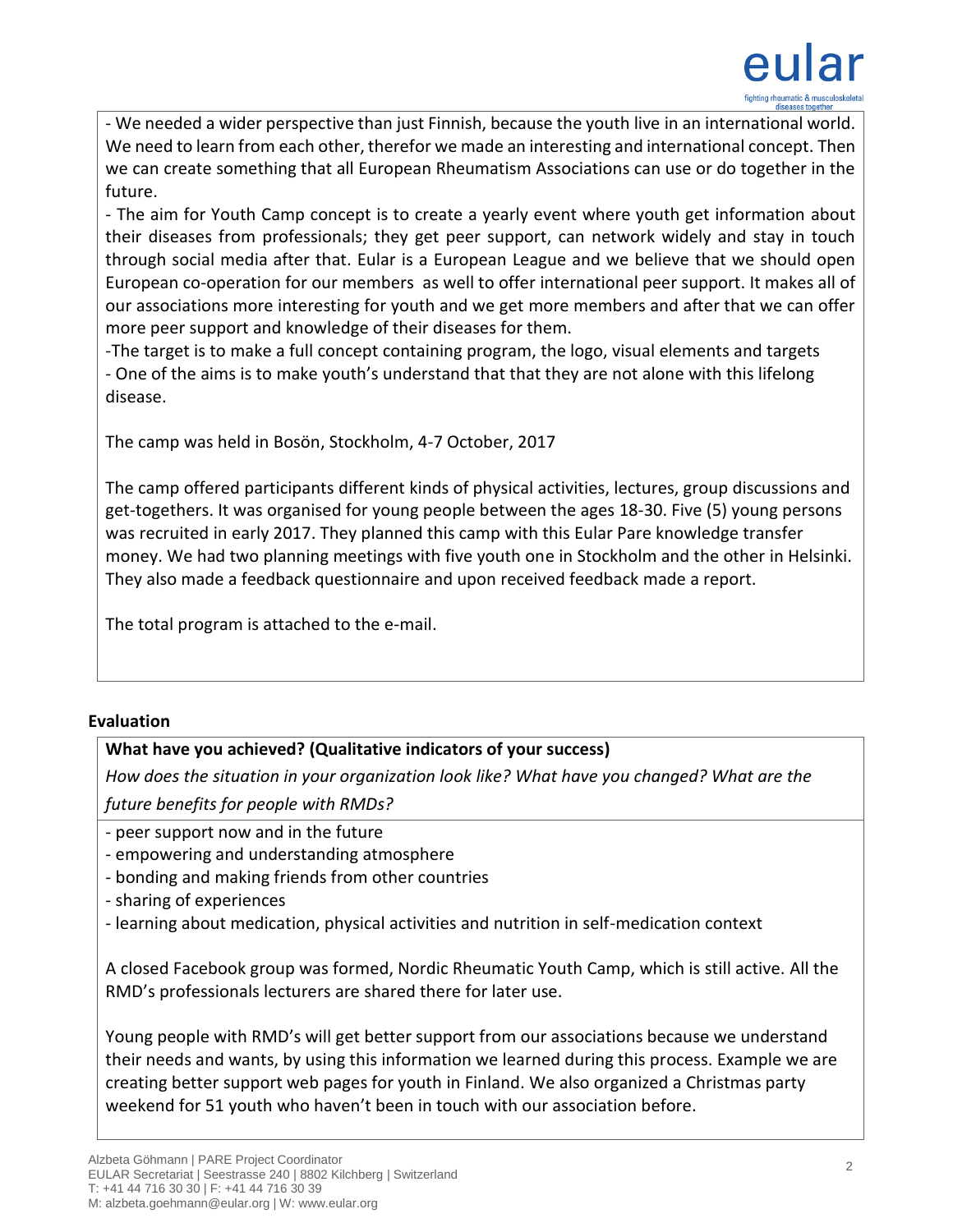

## **Added value of the cooperation with the partner organization**

*(What were the biggest benefits of the cooperation for your organization? What is the most important thing you learned?)*

We learned a lot from needs and wants of young people with rheumatic diseases. We know now, for sure, that they need peer support as much as other age groups, even if they haven't been too interested in to joining our local associations. While youth have bad days with their diseases it helps a lot when they remember that they are not alone, they have friends in the same situations friends which understands. Many participants said that they have made lifetime friends there.

We believe that we can use the information we got during this process and can innovate new support models for youth in our countries.

One of the most important things we learned was to understand how important this planning process was to the youth who were in the planning group. Here are some young people's views:

"First time I have been proud of having this disease because I have change to help others and my family is so proud of me to do this kind of voluntary work". "

"It is hard to find words for the things we experienced during those four days, and together we created an amazing atmosphere of trust and acceptance. We found inspiration in one another, and by supporting each other we can also find the strength in ourselves, although it is hard to see at times. And for that, we will stay grateful. We believe the moments we shared and the warm memories we hold will help us through the upcoming winter!"

**Evaluate your achievement, please. Write down the quantitative indicators of your success. What have you planned and what have you achieved so far?** 

**Specific** Members of the planning group and all participants were very satisfied and said that it's easier to continue their life with rheumatic disease after this experience.

**Measurable** Five youth and two mentors (Maria Ekroth, Finland and Tidiane from Sweden) were in the planning group and 31 Nordic youth participants in the camp. The results of the feedback are attached to the e-mail.

**Accurate** We got 7500eur funding from Eular Pare, 27 000eur funding from Nordbok, 3000 eur from NRR and 2000eur from The Finnish Rheumatism Association. This was an excellent result for the new concept and we are very proud of this success.

**Realistic** Our aim was to learn the needs and wishes of young adults with rheumatism and

improve our support for that group in our associations. These results were met.

**Timely** Now is the time for planning and applying new funding for this year camp.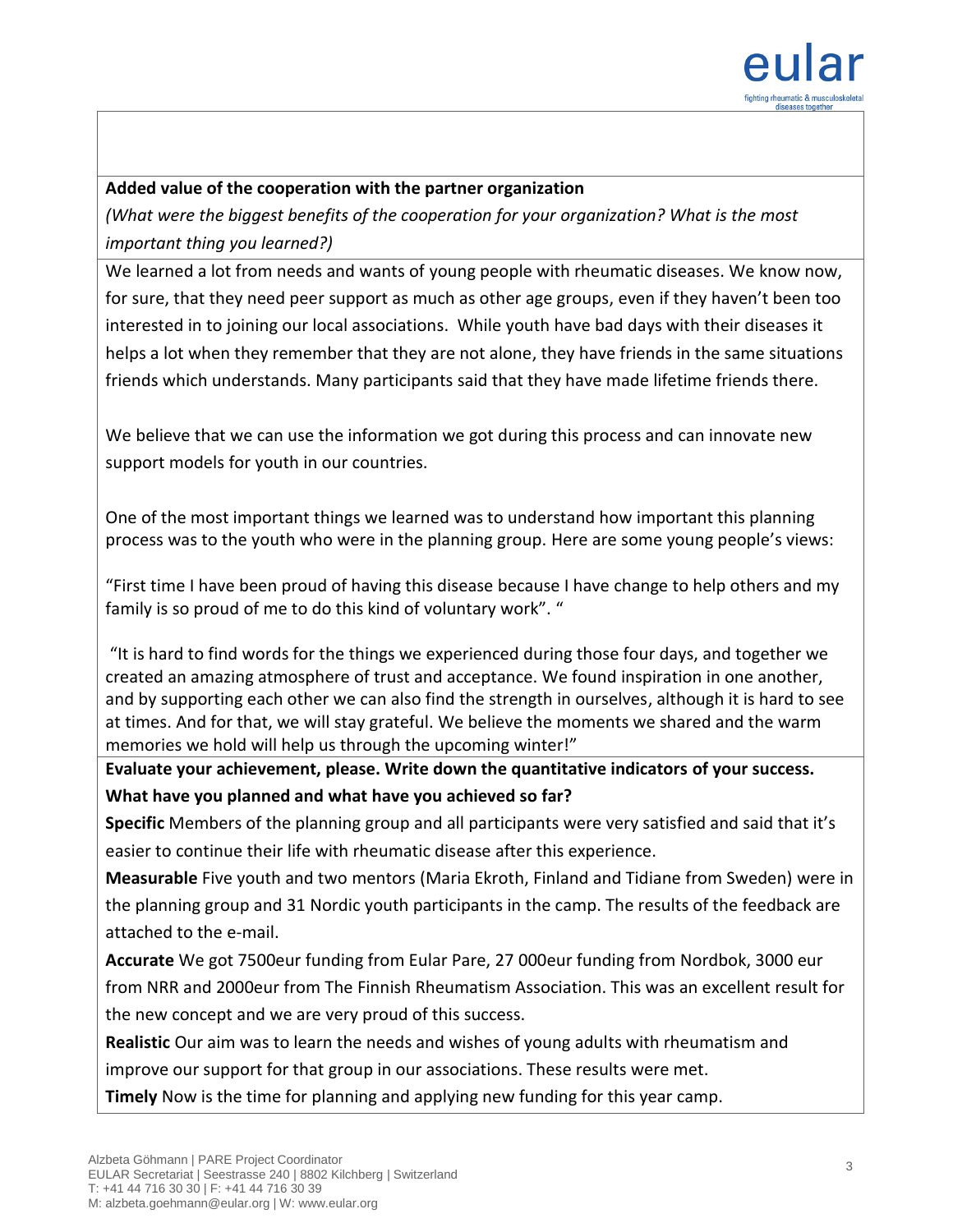

*(Please give indicators of your success – dates/months and years, numbers, percentage, grow rates, etc.*

*e.g. in 1 years' time 3 types of members have been registered through new registry database; through new funding abilities 10% more funding has been generated in last 12 months)*

### **Next steps**

### **What are your next steps?**

*How are you going to apply the gained knowledge in the organisation and/or the branches of the organisation? Please write a short plan of action.* 

The concept of the camp will be developed through the received feedback. It was distributed to all Youth Associations in the Nordic countries and it's free to use upon request. In addition, the feedback will be used in future similar national projects regardless of age, target group and disease diagnosis. We have applied funding from Eular Pare in order to plan a new camp and we are going to apply money to the camp itself from Nordbok for year 2018. We hope to finalize the concept this year and make this as an annual project, which would be open for other Eular Pare countries in the future.

We believe that this concept will live decades and will come stronger and better during the time. Youth Camp 2018, 30 participants from Nordic countries, 2019, 50 participants from Nordic + some European countries, 2020 ,50 participants from European countries. European wide internet-page with information and peer support for youth with RMD's.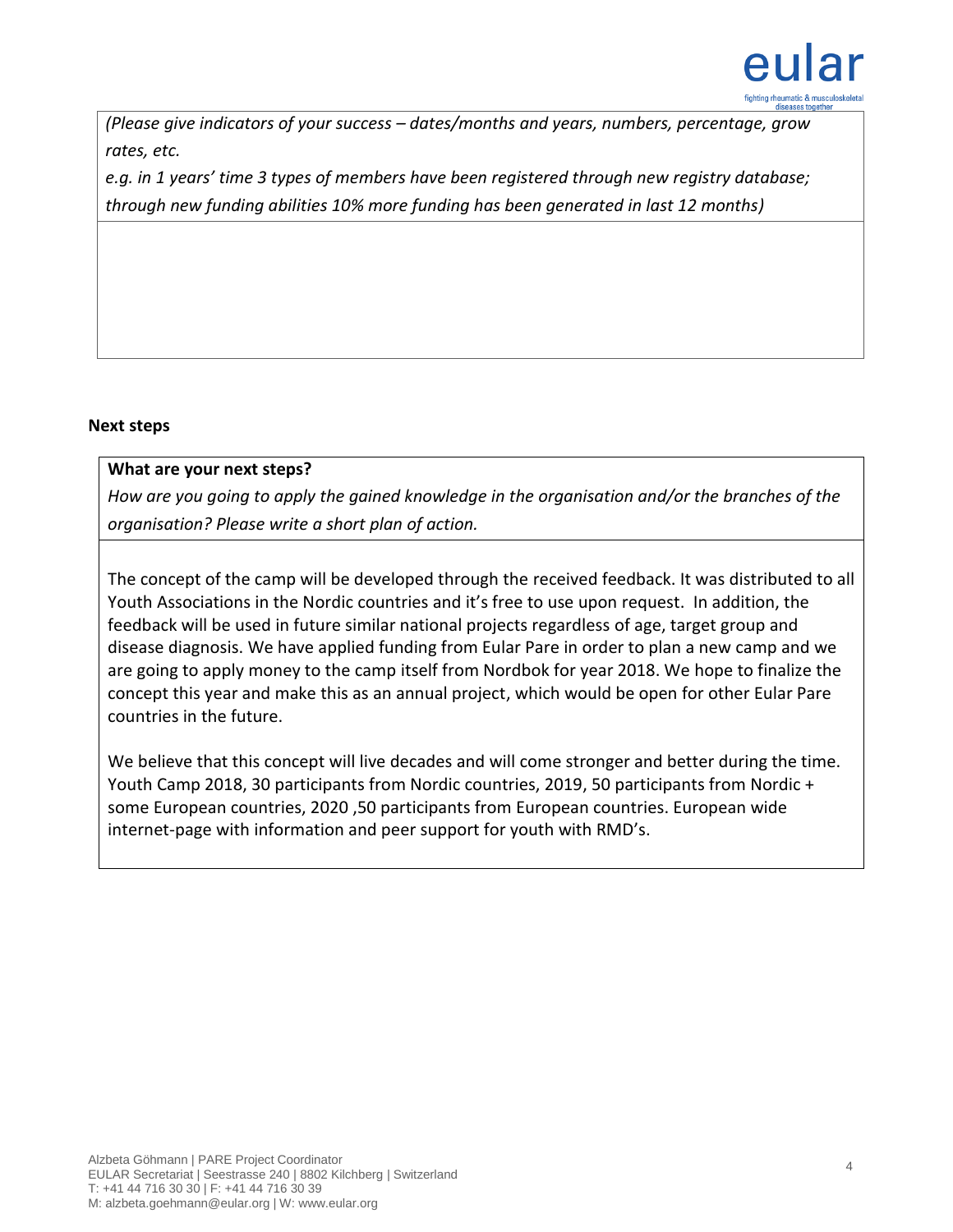

# **Financial report (add budget lines if needed – be as specific as possible) – Please fill the amounts in EURO**

| <b>Costs</b>                                                           | <b>Costs</b><br>budgeted | <b>Total costs</b><br>spent | <b>EULAR</b><br>grant | <b>Other</b><br><b>sources</b> |
|------------------------------------------------------------------------|--------------------------|-----------------------------|-----------------------|--------------------------------|
| 1. Travel cost                                                         |                          |                             |                       |                                |
| 1.1. Abroad - airfare, medical                                         |                          |                             |                       |                                |
| insurance, transfer                                                    | 3000                     | 4267                        | 4267                  |                                |
| Applicant                                                              |                          |                             |                       |                                |
| Partner organization                                                   |                          |                             |                       |                                |
| 1.2. Local transport (taxi etc.)                                       | 300                      |                             |                       |                                |
| Applicant                                                              |                          |                             |                       |                                |
| Teaching organization                                                  |                          |                             |                       |                                |
| <b>Subtotal Travel costs</b>                                           |                          | 17000                       |                       | 17 000                         |
| 2. Accommodation                                                       |                          | 1442                        | 1442                  |                                |
| Applicant                                                              | 2000                     |                             |                       |                                |
| Partner organization                                                   |                          |                             |                       |                                |
| <b>Subtotal Accommodation Costs</b>                                    |                          | 10 000                      |                       | 10 000                         |
| 3. Out-of-pocket expenses (meals                                       |                          |                             |                       |                                |
| (…                                                                     | 500                      | 671                         | 671                   |                                |
|                                                                        |                          |                             |                       |                                |
|                                                                        |                          |                             |                       |                                |
| <b>Subtotal Out-of-pocket expenses</b>                                 |                          |                             |                       |                                |
| 4. Other costs (communication-                                         |                          |                             |                       |                                |
| phone, fax; office supplies,                                           |                          |                             |                       |                                |
| photocopying etc.)                                                     | 700                      |                             |                       |                                |
| <b>Subtotal Other Costs</b>                                            |                          | 3000                        |                       | 3000                           |
| 5. External services (translation,<br>editing, printing, advertisement |                          |                             |                       |                                |
| etc.                                                                   | 500                      | 620                         | 620                   |                                |
|                                                                        |                          |                             |                       |                                |
|                                                                        |                          |                             |                       |                                |
|                                                                        |                          |                             |                       |                                |
| <b>Subtotal External services</b>                                      |                          | 2000                        |                       | 2000                           |
| 6. Total Direct Costs $(1+2+3+4+5)$                                    |                          |                             |                       |                                |
| 7. Unexpected costs (max 5% of                                         |                          |                             |                       |                                |
| <b>Total Direct Costs)</b>                                             |                          |                             |                       |                                |
| 8. Allowance to partner                                                |                          |                             |                       |                                |
| organization (500 euros)*                                              | 500                      | 500                         | 500                   |                                |
|                                                                        |                          |                             |                       |                                |
| 9. TOTAL GRANT spent<br>$(6+7+8)$                                      | 7500                     | 39 500                      | 7500                  | 32 000                         |